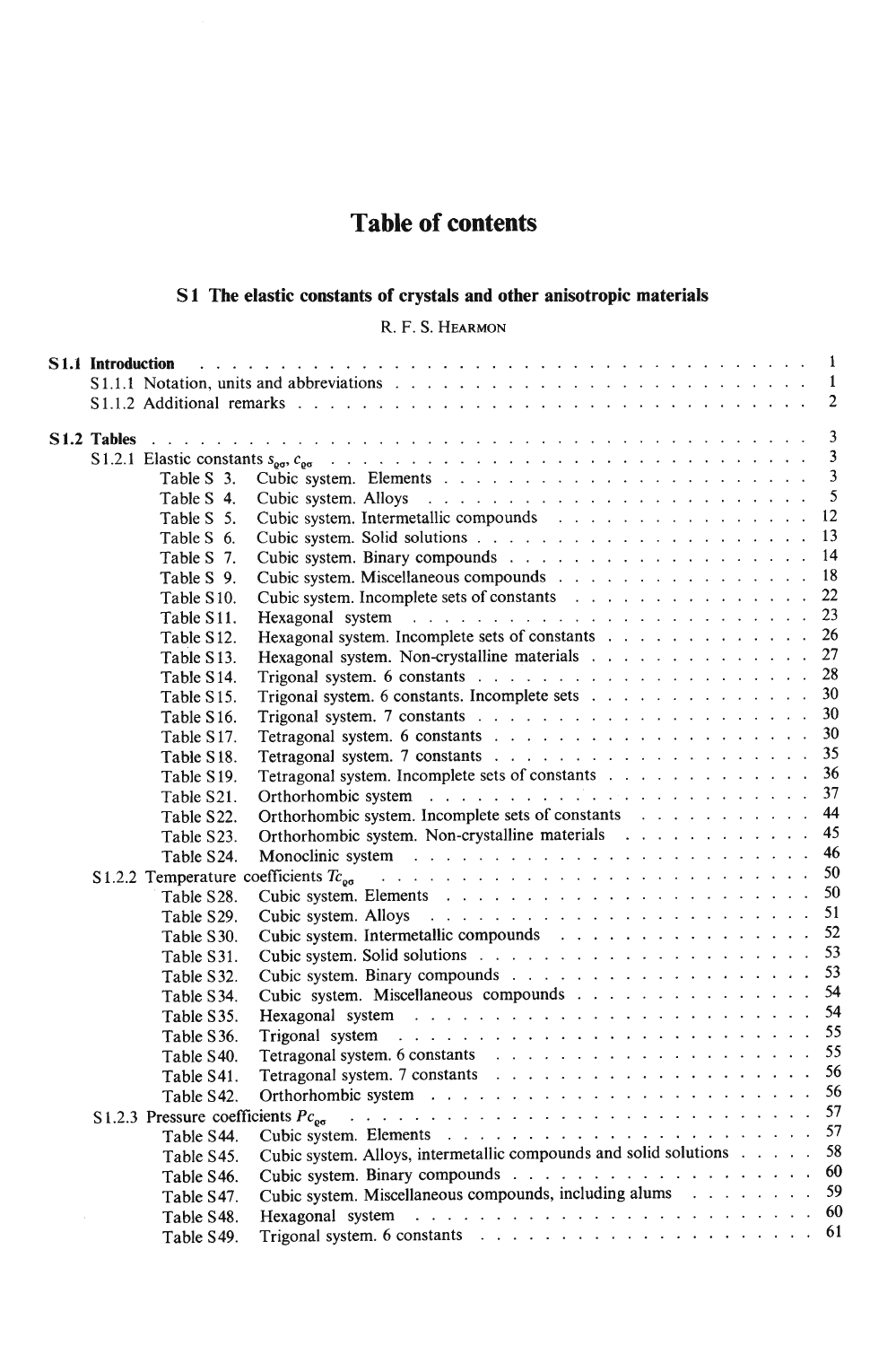|                                                                                                                                                                                                                                | Table S50. Tetragonal system. 6 and 7 constants resources in the contract of the S50. |  |  |  |  |  |  |
|--------------------------------------------------------------------------------------------------------------------------------------------------------------------------------------------------------------------------------|---------------------------------------------------------------------------------------|--|--|--|--|--|--|
|                                                                                                                                                                                                                                |                                                                                       |  |  |  |  |  |  |
|                                                                                                                                                                                                                                |                                                                                       |  |  |  |  |  |  |
|                                                                                                                                                                                                                                |                                                                                       |  |  |  |  |  |  |
|                                                                                                                                                                                                                                |                                                                                       |  |  |  |  |  |  |
| S1.4.1 General references entertainment and the state of the state of the state of the state of the state of the state of the state of the state of the state of the state of the state of the state of the state of the state |                                                                                       |  |  |  |  |  |  |
|                                                                                                                                                                                                                                |                                                                                       |  |  |  |  |  |  |

#### S2 The third- and higher-order elastic constants

#### R.F.S.Hearmon

|                         | <b>S2.1 Introduction</b> because the contract of the contract of the contract of the contract of the contract of the contract of the contract of the contract of the contract of the contract of the contract of the contract of th |
|-------------------------|-------------------------------------------------------------------------------------------------------------------------------------------------------------------------------------------------------------------------------------|
|                         | S2.1.1 Notation, units and abbreviations entering the set of the set of the set of the set of the set of the set of the set of the set of the set of the set of the set of the set of the set of the set of the set of the set      |
|                         |                                                                                                                                                                                                                                     |
|                         | S2.2 Tables of third-order stiffnesses                                                                                                                                                                                              |
| Table S15.              |                                                                                                                                                                                                                                     |
| Table S16.              | Cubic system VIIb. Ionic compounds and oxides. Experimental 158                                                                                                                                                                     |
| Table S17.              | Cubic system VIIb. Semiconductors and insulators. Experimental 158                                                                                                                                                                  |
| Table S18.              | Cubic system VIIb. Metals and alloys. Experimental 159                                                                                                                                                                              |
| Table S <sub>19</sub> . | Cubic system VIIb. Miscellaneous materials. Experimental 159                                                                                                                                                                        |
| Table S20.              | Cubic system VIIb. Combinations and partial sets of constants. Experimental 160                                                                                                                                                     |
|                         |                                                                                                                                                                                                                                     |
|                         | Table S21A. Hexagonal system VIa and VIb. Experimental resources and set of the S21A. Hexagonal system VIa and VIb. Experimental resources and set of the S21A.                                                                     |
| Table S22.              | Trigonal system Vb. Experimental resources and resources and resources and 161                                                                                                                                                      |
| Table S23.              |                                                                                                                                                                                                                                     |
| Table S23A.             |                                                                                                                                                                                                                                     |
| Table S24.              | Cubic system VIIb. Ionic compounds and oxides. Theoretical 162                                                                                                                                                                      |
|                         | Table S24A. Cubic system VIIb. Oxides, selenides, sulfides and tellurides. Theoretical 164                                                                                                                                          |
| Table S25.              | Cubic system VII b. Semiconductors and insulators. Theoretical 165                                                                                                                                                                  |
| Table S26.              |                                                                                                                                                                                                                                     |
| Table S27.              | Cubic system VIIb. Inert gas solids. Theoretical 166                                                                                                                                                                                |
| Table S27A.             | Cubic system VIIb. Miscellaneous materials. Theoretical 166                                                                                                                                                                         |
| Table S28.              |                                                                                                                                                                                                                                     |
|                         |                                                                                                                                                                                                                                     |
| Table S33.              | Cubic system VIIb. Combinations of fourth-order stiffnesses. Experimental 168                                                                                                                                                       |
| Table S34.              | Cubic system VIIb. Fourth-order stiffnesses. Binary compounds. Theoretical 169                                                                                                                                                      |
| Table S35.              | Cubic system VII b. Fourth-order stiffnesses. Solid solutions. Theoretical 173                                                                                                                                                      |
|                         |                                                                                                                                                                                                                                     |
| S2.5 Bibliography       |                                                                                                                                                                                                                                     |
|                         |                                                                                                                                                                                                                                     |
|                         | S2.5.2 Special references resources and the contract of the contract of the contract of the contract of the contract of the contract of the contract of the contract of the contract of the contract of the contract of the co      |

#### S3 Piezoelectric, electrostrictive and dielectric constants, and electromechanical coupling factors of piezoelectric crystals

#### W.R.Cook

|              | S3.1.1 Notation, units and abbreviation $\ldots$ , $\ldots$ , $\ldots$ , $\ldots$ , $\ldots$ , $\ldots$ , $\ldots$ , $\ldots$ , 180                                                                                            |  |
|--------------|--------------------------------------------------------------------------------------------------------------------------------------------------------------------------------------------------------------------------------|--|
| $\sqrt{312}$ | General remarks responses in the contract of the contract of the contract of the contract of the contract of the contract of the contract of the contract of the contract of the contract of the contract of the contract of t |  |
| S314         | Methods of measurement entering contained and the contained and the contact of the contact of the contact of the contact of the contact of the contact of the contact of the contact of the contact of the contact of the cont |  |
|              |                                                                                                                                                                                                                                |  |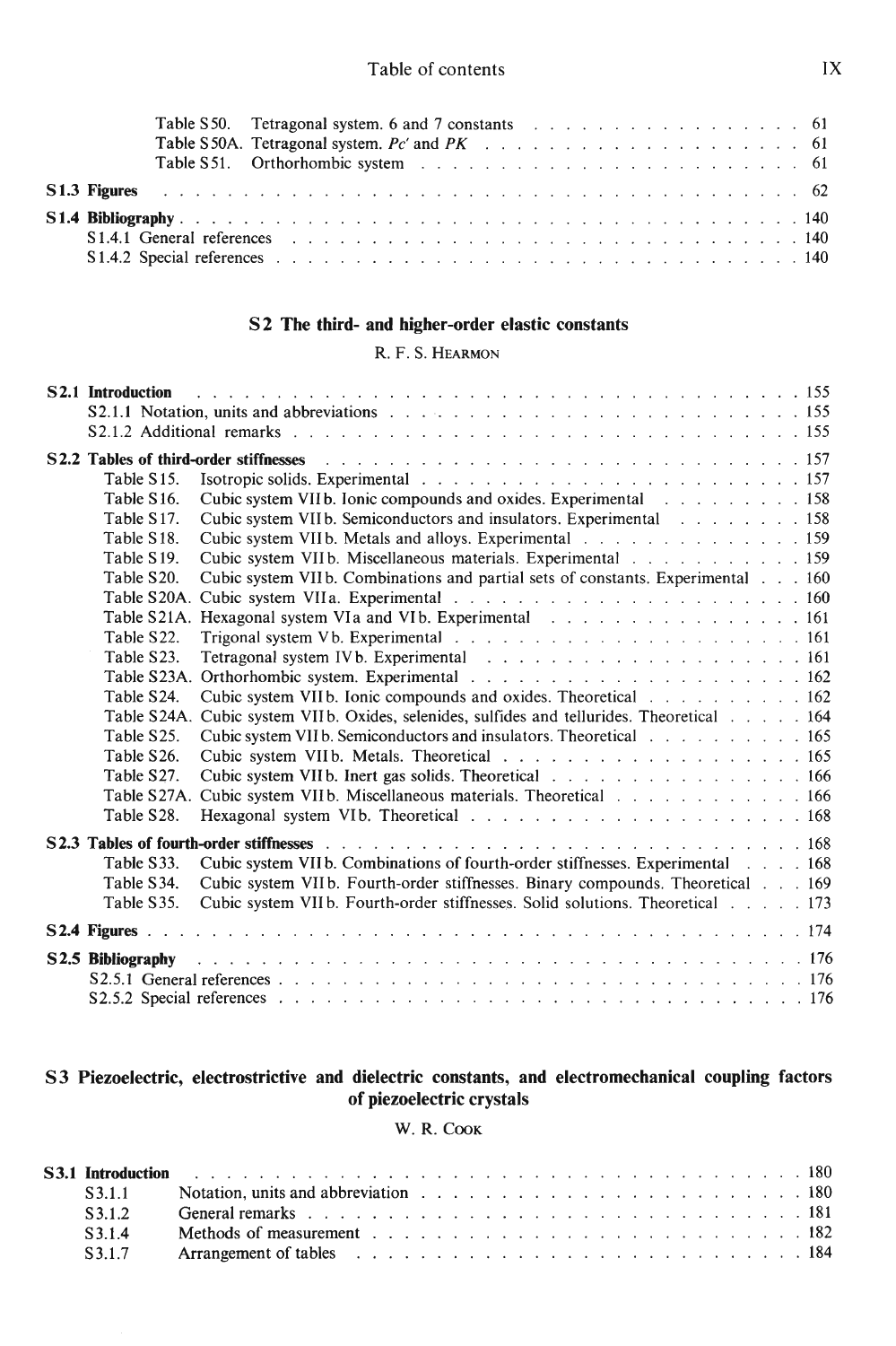|  |  | Table of contents |
|--|--|-------------------|
|  |  |                   |

 $\frac{1}{2} \left( \frac{1}{2} \right)$ 

| S3.3.1           |                                                                                                                                                                                        |  |
|------------------|----------------------------------------------------------------------------------------------------------------------------------------------------------------------------------------|--|
| S3.3.2           |                                                                                                                                                                                        |  |
| S3.3.4           |                                                                                                                                                                                        |  |
| S3.3.5           |                                                                                                                                                                                        |  |
| $S3.3.6\alpha$   |                                                                                                                                                                                        |  |
| S3.3.7           |                                                                                                                                                                                        |  |
| S3.3.8           |                                                                                                                                                                                        |  |
| S3.3.9           |                                                                                                                                                                                        |  |
| S3.3.10          |                                                                                                                                                                                        |  |
| S3.3.12          |                                                                                                                                                                                        |  |
| S3.3.13          |                                                                                                                                                                                        |  |
| S3.3.14          |                                                                                                                                                                                        |  |
| S3.3.16          |                                                                                                                                                                                        |  |
| S3.3.17          |                                                                                                                                                                                        |  |
| S3.3.18          |                                                                                                                                                                                        |  |
| S3.3.19          |                                                                                                                                                                                        |  |
| S3.3.21          |                                                                                                                                                                                        |  |
| S3.3.22          |                                                                                                                                                                                        |  |
| S3.3.23          | Orthorhombic, mm2 $(C_{2v})$ . Polymer sheet, uniaxially stretched and poled 220                                                                                                       |  |
| S3.3.24          |                                                                                                                                                                                        |  |
| S3.3.25          |                                                                                                                                                                                        |  |
| S3.3.26          |                                                                                                                                                                                        |  |
| S3.3.27          |                                                                                                                                                                                        |  |
| S3.3.28          |                                                                                                                                                                                        |  |
|                  |                                                                                                                                                                                        |  |
|                  | <b>S3.4 Tables of temperature coefficients of dielectric constants</b> and a series and a series of temperature coefficients of dielectric constants and a series of the series of 222 |  |
| S3.4.1           |                                                                                                                                                                                        |  |
| S3.4.3           |                                                                                                                                                                                        |  |
| S3.4.4           |                                                                                                                                                                                        |  |
| $S3.4.4\alpha$   |                                                                                                                                                                                        |  |
| S3.4.5           |                                                                                                                                                                                        |  |
| S3.4.8           |                                                                                                                                                                                        |  |
| S3.4.9           |                                                                                                                                                                                        |  |
| $S3.4.9\alpha$   |                                                                                                                                                                                        |  |
|                  |                                                                                                                                                                                        |  |
|                  |                                                                                                                                                                                        |  |
| S3.5.1           |                                                                                                                                                                                        |  |
| S3.5.1.1         |                                                                                                                                                                                        |  |
| S3.5.1.2         |                                                                                                                                                                                        |  |
| S3.5.1.3         |                                                                                                                                                                                        |  |
| S3.5.1.4         | Piezoelectric stress coefficients $e_{1\mu}$ ,         225                                                                                                                             |  |
| S3.5.2           | Cubic, $23(T)$                                                                                                                                                                         |  |
| S3.5.2.1         |                                                                                                                                                                                        |  |
| S3.5.2.2         |                                                                                                                                                                                        |  |
| S3.5.2.3         |                                                                                                                                                                                        |  |
| S3.5.2.4         |                                                                                                                                                                                        |  |
| S3.5.2.5         |                                                                                                                                                                                        |  |
| S3.5.3           |                                                                                                                                                                                        |  |
| $S3.5.3.1\alpha$ |                                                                                                                                                                                        |  |
| S3.5.3.1         |                                                                                                                                                                                        |  |
| S3.5.3.2         |                                                                                                                                                                                        |  |
| S3.5.4           |                                                                                                                                                                                        |  |
| S3.5.4.1         |                                                                                                                                                                                        |  |
| S3.5.4.3         |                                                                                                                                                                                        |  |
| $S3.5.4\alpha$   |                                                                                                                                                                                        |  |
| $S3.5.4\alpha.1$ |                                                                                                                                                                                        |  |
|                  |                                                                                                                                                                                        |  |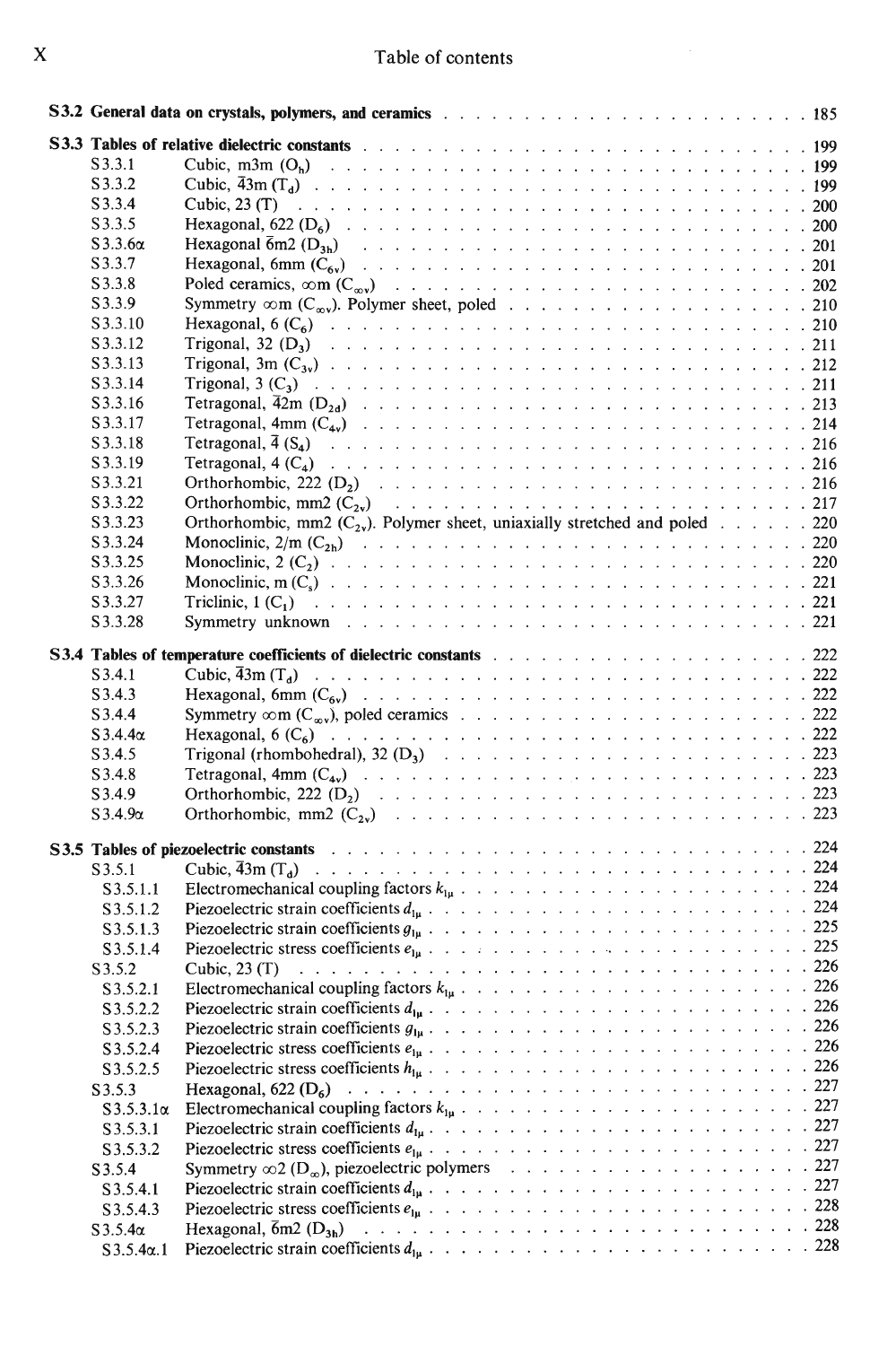| S3.5.5            |                                                                                                  |  |
|-------------------|--------------------------------------------------------------------------------------------------|--|
| S3.5.5.1          |                                                                                                  |  |
| S3.5.5.2          | Piezoelectric strain coefficients $d_{1\mu}$ .                                                   |  |
| S3.5.5.3          |                                                                                                  |  |
| S3.5.6            |                                                                                                  |  |
| S3.5.6.1          |                                                                                                  |  |
| S3.5.6.2          |                                                                                                  |  |
| S3.5.6.3          | Piezoelectric strain coefficients $g_{1u}$                                                       |  |
| S3.5.6.4          | Piezoelectric stress coefficients $e_{1u}$                                                       |  |
| S3.5.6.5          | Piezoelectric stress coefficients $h_{1u}$                                                       |  |
| S3.5.7            | Symmetry $\infty$ m (C <sub><math>\infty</math>v</sub> ), polymer sheet, biaxially stretched 244 |  |
| S3.5.7.1          |                                                                                                  |  |
| S3.5.7.2          |                                                                                                  |  |
| S3.5.7.4          |                                                                                                  |  |
| S3.5.8            |                                                                                                  |  |
| S3.5.8.1          |                                                                                                  |  |
| S3.5.8.2          |                                                                                                  |  |
|                   |                                                                                                  |  |
| $S3.5.8.2\alpha$  |                                                                                                  |  |
| S3.5.8.3          |                                                                                                  |  |
| S3.5.9            |                                                                                                  |  |
| S3.5.9.1          |                                                                                                  |  |
| S3.5.10           |                                                                                                  |  |
| S3.5.10.1         |                                                                                                  |  |
| S3.5.10.2         | Piezoelectric strain coefficients $d_{1\mu}$                                                     |  |
| S3.5.10.4         |                                                                                                  |  |
| S3.5.11           |                                                                                                  |  |
| S3.5.11.1         |                                                                                                  |  |
| S3.5.11.2         |                                                                                                  |  |
| S3.5.11.4         |                                                                                                  |  |
| S3.5.12           |                                                                                                  |  |
| S3.5.12.2         |                                                                                                  |  |
| S3.5.13           |                                                                                                  |  |
| S3.5.13.1         |                                                                                                  |  |
| S3.5.13.2         |                                                                                                  |  |
| S3.5.14           |                                                                                                  |  |
| S3.5.14.2         |                                                                                                  |  |
| S3.5.15           |                                                                                                  |  |
| S3.5.15.1         |                                                                                                  |  |
|                   |                                                                                                  |  |
| S3.5.15.2         |                                                                                                  |  |
| S3.5.15.4         |                                                                                                  |  |
| S3.5.17           |                                                                                                  |  |
| S3.5.17.1         |                                                                                                  |  |
| S3.5.18           |                                                                                                  |  |
| S3.5.18.1         |                                                                                                  |  |
| S3.5.18.2         | Piezoelectric strain coefficients $d_{1\mu}$                                                     |  |
| $S3.5.18\alpha$   | Orthorhombic, 222 (D <sub>2</sub> ), piezoelectric polymers: wood 256                            |  |
| $S3.5.18\alpha.1$ |                                                                                                  |  |
| S3.5.19           |                                                                                                  |  |
| S3.5.19.1         |                                                                                                  |  |
| S3.5.19.2         |                                                                                                  |  |
| S3.5.19.3         |                                                                                                  |  |
| S3.5.19.4         | Piezoelectric stress coefficients $e_{1\mu}$                                                     |  |
| S3.5.19.5         | Piezoelectric stress coefficients $h_{\text{lu}}$                                                |  |
| S3.5.20           | Orthorhombic, mm2 $(C_{2v})$ , piezoelectric polymers 261                                        |  |
| S3.5.20.1         |                                                                                                  |  |
| S3.5.20.2         | Piezoelectric strain coefficients $d_{1u}$                                                       |  |
| S3.5.20.3         | Piezoelectric strain coefficients $g_{1\mu}$                                                     |  |
| S3.5.20.4         | Piezoelectric stress coefficients $e_{1\mu}$                                                     |  |
|                   |                                                                                                  |  |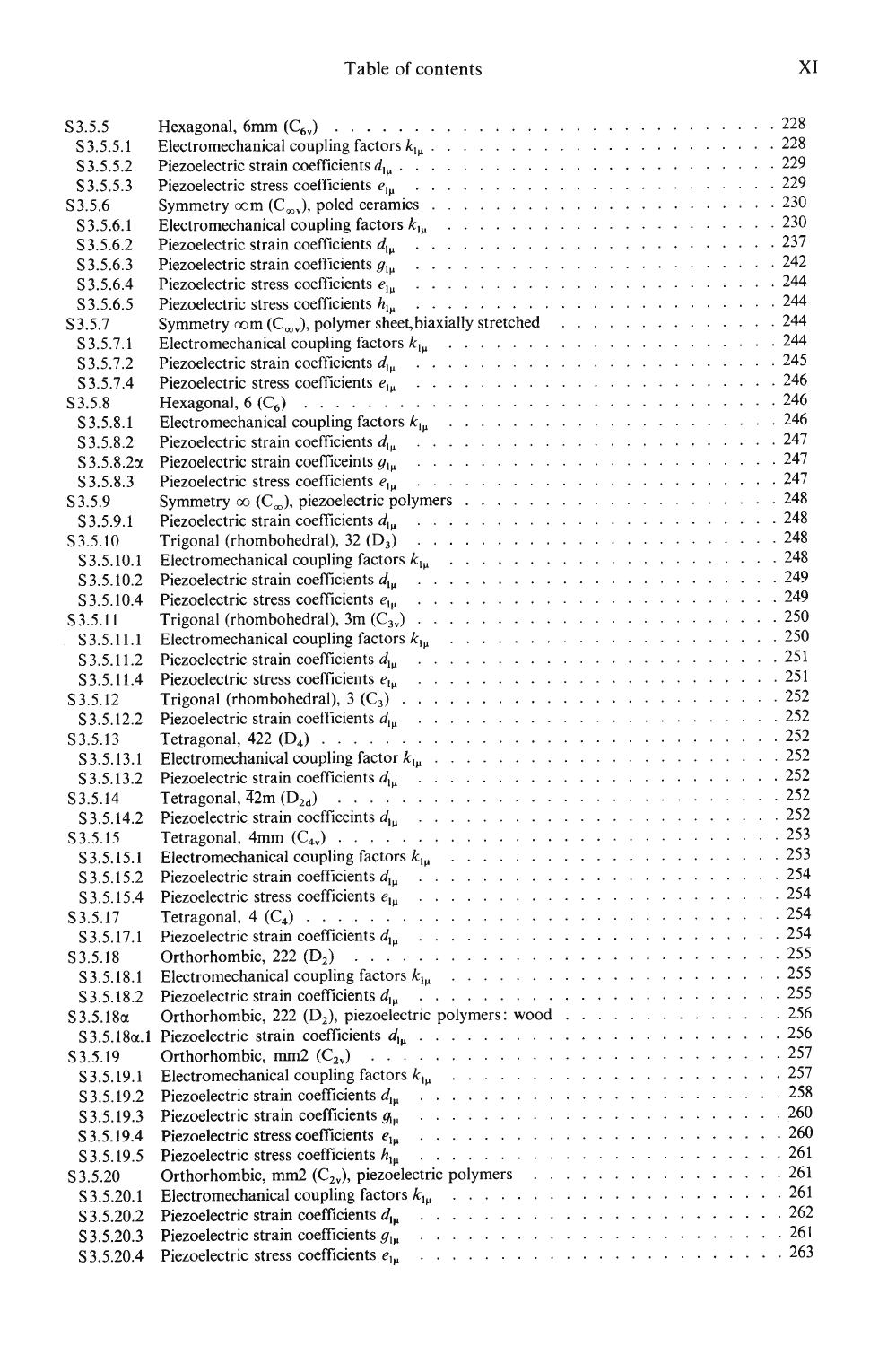| S3.5.21                    |                                                                                                                |  |
|----------------------------|----------------------------------------------------------------------------------------------------------------|--|
| S3.5.21.1                  |                                                                                                                |  |
| S3.5.21.2                  |                                                                                                                |  |
| S3.5.22                    |                                                                                                                |  |
| S3.5.22.1                  |                                                                                                                |  |
| S3.5.23                    |                                                                                                                |  |
|                            |                                                                                                                |  |
| S3.5.23.1                  | Piezoelectric strain coefficients $d_{1u}$                                                                     |  |
| S3.5.24                    | Substances of unknown symmetry                                                                                 |  |
| S3.5.24.1                  |                                                                                                                |  |
| S3.5.24.2                  | Piezoelectric strain coefficients $d_{1n}$                                                                     |  |
| S3.5.24.3                  |                                                                                                                |  |
| S3.5.24.4                  |                                                                                                                |  |
|                            | S3.6 Tables of temperature coefficients of piezoelectric coefficients response to the content of the 268       |  |
| $S3.6.1\alpha$             |                                                                                                                |  |
| $S3.6.1\alpha.1$           |                                                                                                                |  |
| $S3.6.1\alpha.2$           |                                                                                                                |  |
| S3.6.1                     |                                                                                                                |  |
| S3.6.1.1                   |                                                                                                                |  |
| $S3.6.2\alpha$             |                                                                                                                |  |
| $S3.6.2\alpha.1$           |                                                                                                                |  |
| $S3.6.2\beta$              |                                                                                                                |  |
| $S3.6.2\beta.1$            |                                                                                                                |  |
| $S3.6.2\beta.2$            |                                                                                                                |  |
| $S3.6.2\gamma$             |                                                                                                                |  |
| $S3.6.2\gamma.1$           |                                                                                                                |  |
| S3.6.2 $\gamma$ .2         |                                                                                                                |  |
| S3.6.3                     |                                                                                                                |  |
| S3.6.3.1                   |                                                                                                                |  |
| $S3.6.5\alpha$             |                                                                                                                |  |
| $S3.6.5\alpha.1$           |                                                                                                                |  |
| $S3.6.5\alpha.2$           |                                                                                                                |  |
| $S3.6.5\alpha.3$           |                                                                                                                |  |
| S3.6.6<br>S3.6.6.1         |                                                                                                                |  |
| $S3.6.6.\alpha$            |                                                                                                                |  |
| $S3.6.6\alpha.1$           |                                                                                                                |  |
| $S3.6.6\alpha.2$           |                                                                                                                |  |
| S3.6.7                     |                                                                                                                |  |
| S3.6.7.1                   |                                                                                                                |  |
|                            |                                                                                                                |  |
|                            | S3.7 Tables of electrostrictive coefficients results and the contract of the coefficients and the coefficients |  |
| S3.7.1                     |                                                                                                                |  |
| S3.7.2                     |                                                                                                                |  |
| $S3.7.2\alpha$             |                                                                                                                |  |
| S3.7.3                     |                                                                                                                |  |
| $S3.7.4\alpha$             |                                                                                                                |  |
| S3.7.7                     |                                                                                                                |  |
| $S3.7.8\alpha$             |                                                                                                                |  |
| S3.7.8                     |                                                                                                                |  |
| S3.7.9                     |                                                                                                                |  |
| S3.7.10<br>$S3.7.11\alpha$ |                                                                                                                |  |
| $S3.7.11\beta$             | Orthorhombic, mm2 $(C_{2v})$ , piezoelectric polymers 277                                                      |  |
| S3.7.12                    |                                                                                                                |  |
| $S3.7.12\alpha$            |                                                                                                                |  |
|                            |                                                                                                                |  |
|                            |                                                                                                                |  |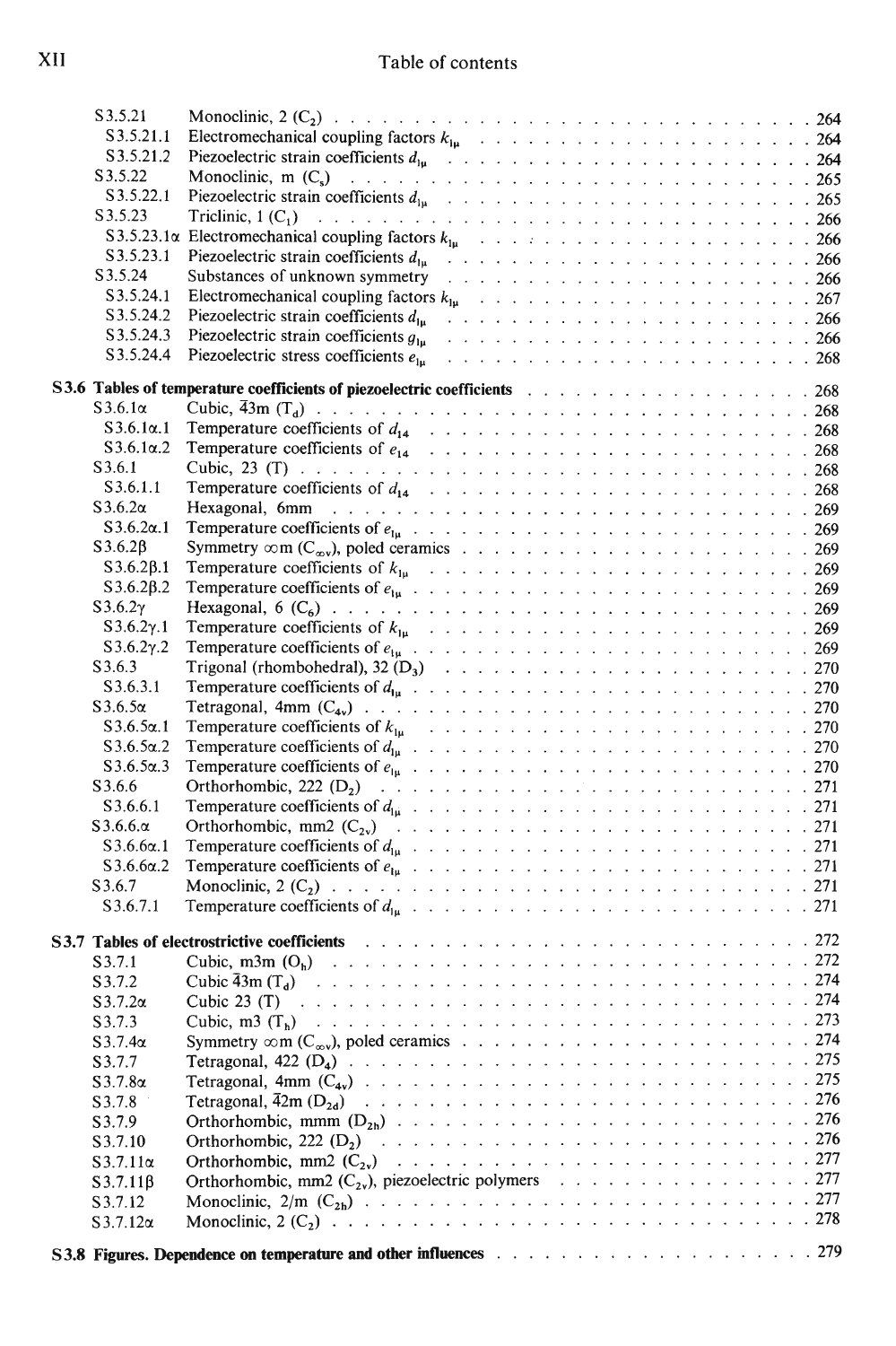|  | S3.9 Bibliography research and the contract of the contract of the contract of the contract of the contract of the contract of the contract of the contract of the contract of the contract of the contract of the contract of |  |
|--|--------------------------------------------------------------------------------------------------------------------------------------------------------------------------------------------------------------------------------|--|
|  | S3.9.1 Books and review articles $\ldots$ and $\ldots$ and $\ldots$ and $\ldots$ are $\ldots$ and $\ldots$ 312                                                                                                                 |  |
|  |                                                                                                                                                                                                                                |  |

#### S4 Pyroelectric coefficients

A. S. Bhalla, S. T. Liu

| <b>S4.1 Introduction</b> |                                                                                                                                                                                                                                |
|--------------------------|--------------------------------------------------------------------------------------------------------------------------------------------------------------------------------------------------------------------------------|
| S <sub>4.1.1</sub>       |                                                                                                                                                                                                                                |
| S4.1.2                   | General remarks response to the contract of the contract of the contract of the contract of the contract of the contract of the contract of the contract of the contract of the contract of the contract of the contract of th |
| S4.1.5                   |                                                                                                                                                                                                                                |
| <b>S4.2 Tables</b>       |                                                                                                                                                                                                                                |
| S4.2.1                   | Pyroelectrics with known primary and secondary coefficients $\ldots$ ,  328                                                                                                                                                    |
| S <sub>4.2.2</sub>       | Pyroelectric coefficients of non-ferroelectric pyroelectrics 329                                                                                                                                                               |
| S <sub>4.2</sub> .3      | Pyroelectric coefficients of ferroelectric pyroelectrics 330                                                                                                                                                                   |
| S <sub>4.2.4</sub>       | Pyroelectric coefficients of liquid crystals, biological materials and composites 334                                                                                                                                          |
| S <sub>4.2.5</sub>       | Materials without measured pyroelectric coefficients 336                                                                                                                                                                       |
|                          |                                                                                                                                                                                                                                |
|                          |                                                                                                                                                                                                                                |

#### S5 Piezo-optic and electro-optic constants of crystals

(including selected indices of refraction and electrogyration)

| S5.1.2               |                                                                                                                                                                                                                                |  |
|----------------------|--------------------------------------------------------------------------------------------------------------------------------------------------------------------------------------------------------------------------------|--|
|                      | S5.2 Piezo-optic and elasto-optic coefficients (HEARMON, NELSON) 360                                                                                                                                                           |  |
| S 5.2.1              | Comments on tabulated data response to the contract of the contract of the contract of the contract of the contract of the contract of the contract of the contract of the contract of the contract of the contract of the con |  |
| S5.2.2               | Piezo-optic and elasto-optic coefficients (Tables) And Albert Albert Albert Albert Albert Albert Albert Albert                                                                                                                 |  |
| S 5.2.2.1            | Cubic system: Classes $\overline{4}3m(T_d)$ , 432(O), m $3m(O_h)$ . 364                                                                                                                                                        |  |
| S5.2.2.4             |                                                                                                                                                                                                                                |  |
| S 5.2.2.5            | Hexagonal system: Classes $\bar{6}$ m2 (D <sub>3b</sub> ), 6mm (C <sub>6v</sub> ), 622 (D <sub>6</sub> ) 6/mm (D <sub>6b</sub> ) 372                                                                                           |  |
| S5.2.2.6             | Hexagonal system: Classes 6 (C <sub>6</sub> ), $\bar{6}$ (C <sub>3h</sub> ), $6/m$ (C <sub>6h</sub> ) 372                                                                                                                      |  |
| S 5.2.2.7            |                                                                                                                                                                                                                                |  |
| S 5.2.2.8            | Tetragonal system: Classes 4mm (C <sub>4v</sub> ), $\bar{4}2m$ (D <sub>2d</sub> ), 422 (D <sub>4</sub> ), 4/mmm (D <sub>4h</sub> ) 374                                                                                         |  |
| S5.2.2.9             |                                                                                                                                                                                                                                |  |
| S 5.2.2.10           | Orthorhombic system: All classes, 222 (D <sub>2</sub> ), mm2 (C <sub>2v</sub> ), mmm (D <sub>2h</sub> ) 376                                                                                                                    |  |
| S5.2.2.11            |                                                                                                                                                                                                                                |  |
| S5.2.4               | <b>Figures</b>                                                                                                                                                                                                                 |  |
|                      |                                                                                                                                                                                                                                |  |
| S5.3.1               | Special introduction and a subsequently and a subsequently and subsequently set of the set of the set of the s                                                                                                                 |  |
| S 5.3.1.1            |                                                                                                                                                                                                                                |  |
| S 5.3.1.2            |                                                                                                                                                                                                                                |  |
| S5.3.2               | Tables of linear electro-optic coefficients and the contract of the contract of the state of the state of the state of the state of the state of the state of the state of the state of the state of the state of the state of |  |
| S 5.3.2.1            |                                                                                                                                                                                                                                |  |
| S 5.3.2.1.1          |                                                                                                                                                                                                                                |  |
| S 5.3.2.3            |                                                                                                                                                                                                                                |  |
| S 5.3.2.3.1          |                                                                                                                                                                                                                                |  |
| $S$ 5.3.2.3 $\alpha$ |                                                                                                                                                                                                                                |  |
| $S5.3.2.3\alpha.1$   |                                                                                                                                                                                                                                |  |
| S 5.3.2.4            |                                                                                                                                                                                                                                |  |
| S5.3.2.4.1           |                                                                                                                                                                                                                                |  |
| S 5.3.2.5            |                                                                                                                                                                                                                                |  |
| S5.3.2.5.1           |                                                                                                                                                                                                                                |  |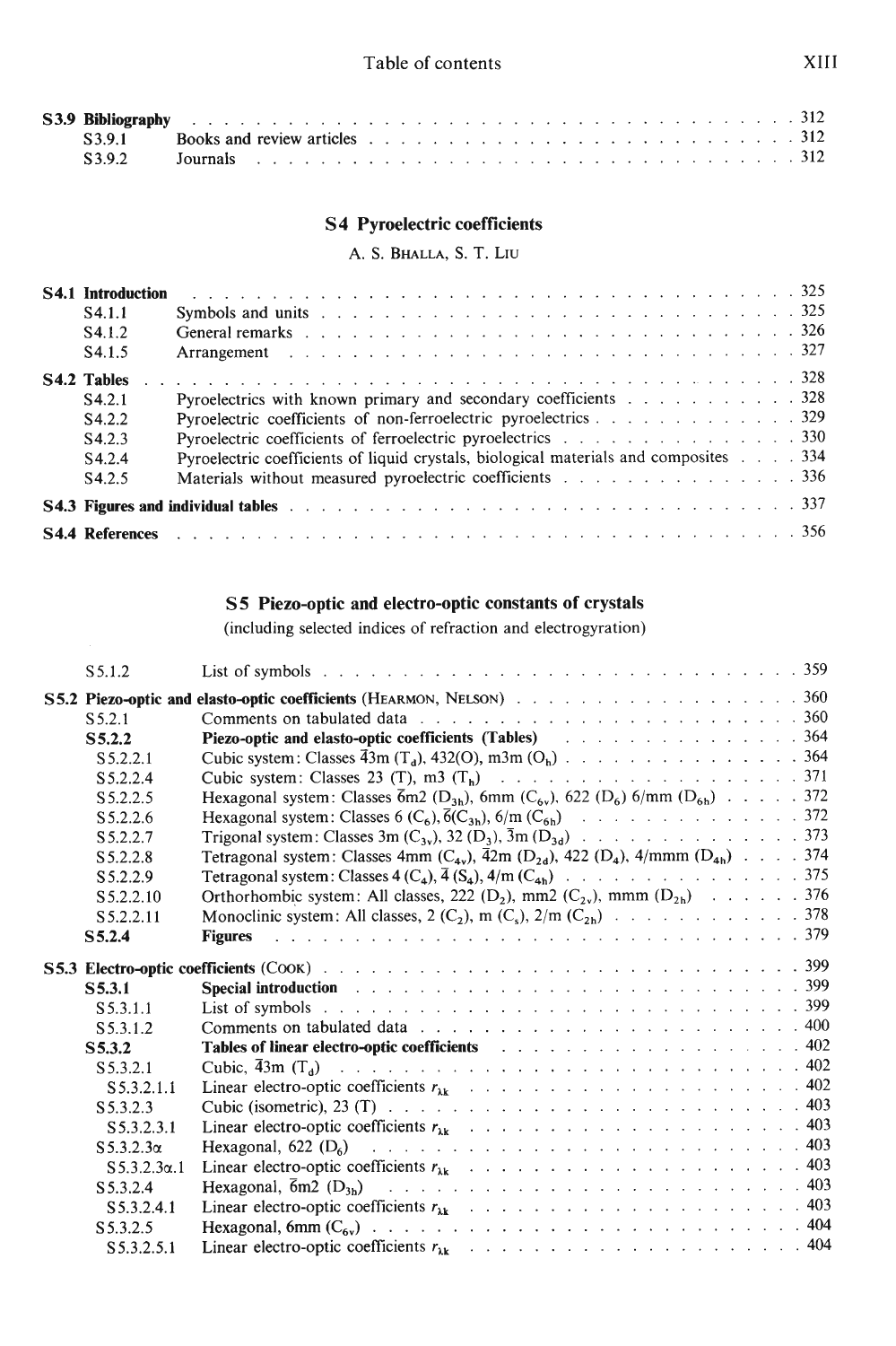# Table of contents

| S5.3.2.6              |                                                                                                                                                                                                                                |  |
|-----------------------|--------------------------------------------------------------------------------------------------------------------------------------------------------------------------------------------------------------------------------|--|
| S 5.3.2.6.1           |                                                                                                                                                                                                                                |  |
| S 5.3.2.7             |                                                                                                                                                                                                                                |  |
| S5.3.2.7.1            |                                                                                                                                                                                                                                |  |
| S 5.3.2.8             |                                                                                                                                                                                                                                |  |
| S5.3.2.8.1            |                                                                                                                                                                                                                                |  |
| S5.3.2.9              |                                                                                                                                                                                                                                |  |
| S5.3.2.9.1            |                                                                                                                                                                                                                                |  |
| S 5.3.2.10            |                                                                                                                                                                                                                                |  |
| S 5.3.2.10.1          |                                                                                                                                                                                                                                |  |
| $S$ 5.3.2.11 $\alpha$ |                                                                                                                                                                                                                                |  |
|                       |                                                                                                                                                                                                                                |  |
| S 5.3.2.11            |                                                                                                                                                                                                                                |  |
| S5.3.2.11.1           |                                                                                                                                                                                                                                |  |
| S 5.3.2.11.2          |                                                                                                                                                                                                                                |  |
| S 5.3.2.12            |                                                                                                                                                                                                                                |  |
| S 5.3.2.12.1          |                                                                                                                                                                                                                                |  |
| S 5.3.2.14            |                                                                                                                                                                                                                                |  |
| S5.3.2.14.1           |                                                                                                                                                                                                                                |  |
| S 5.3.2.15            |                                                                                                                                                                                                                                |  |
| S5.3.2.15.1           |                                                                                                                                                                                                                                |  |
| S5.3.2.15.2           |                                                                                                                                                                                                                                |  |
| $S\,5.3.2.15\alpha$   | Orthorhombic, mm2 $(C_{2v})$ , piezoelectric polymers 410                                                                                                                                                                      |  |
|                       |                                                                                                                                                                                                                                |  |
| S 5.3.2.16            |                                                                                                                                                                                                                                |  |
| S5.3.2.16.1           |                                                                                                                                                                                                                                |  |
| $S$ 5.3.2.16 $\alpha$ |                                                                                                                                                                                                                                |  |
|                       |                                                                                                                                                                                                                                |  |
| S5.3.3                | Quadratic electro-optic coefficients enterstanding to the contract of the contract of the contract of the contract of the contract of the contract of the contract of the contract of the contract of the contract of the cont |  |
| S 5.3.3.1             |                                                                                                                                                                                                                                |  |
| S5.3.3.1.1            |                                                                                                                                                                                                                                |  |
| S 5.3.3.1.2           |                                                                                                                                                                                                                                |  |
| S 5.3.3.2             |                                                                                                                                                                                                                                |  |
| S5.3.3.2.1            |                                                                                                                                                                                                                                |  |
| S5.3.3.2.2            |                                                                                                                                                                                                                                |  |
| S5.3.3.3              |                                                                                                                                                                                                                                |  |
| S5.3.3.3.1            |                                                                                                                                                                                                                                |  |
| S5.3.3.3.2            |                                                                                                                                                                                                                                |  |
| S 5.3.3.4             |                                                                                                                                                                                                                                |  |
| S5.3.3.4.1            |                                                                                                                                                                                                                                |  |
| S 5.3.3.5             |                                                                                                                                                                                                                                |  |
| S5.3.3.5.1            |                                                                                                                                                                                                                                |  |
| S 5.3.3.7             |                                                                                                                                                                                                                                |  |
| S 5.3.3.7.1           |                                                                                                                                                                                                                                |  |
| S5.3.3.7.2            |                                                                                                                                                                                                                                |  |
| S 5.3.3.8             |                                                                                                                                                                                                                                |  |
| S5.3.3.8.1            |                                                                                                                                                                                                                                |  |
| S 5.3.3.11            |                                                                                                                                                                                                                                |  |
| S5.3.3.11.2           |                                                                                                                                                                                                                                |  |
| $S$ 5.3.3.11 $\alpha$ | Orthorhombic, mm2 $(C_{2v})$ , piezoelectric polymers 415                                                                                                                                                                      |  |
| $S 5.3.3.11 \alpha.1$ |                                                                                                                                                                                                                                |  |
|                       |                                                                                                                                                                                                                                |  |
| $S$ 5.3.3.12 $\alpha$ |                                                                                                                                                                                                                                |  |
|                       |                                                                                                                                                                                                                                |  |
|                       |                                                                                                                                                                                                                                |  |
| S5.3.4                | <b>Indices of refraction</b>                                                                                                                                                                                                   |  |
| S 5.3.4.1             |                                                                                                                                                                                                                                |  |
| S 5.3.4.2             |                                                                                                                                                                                                                                |  |

 $\bar{\gamma}$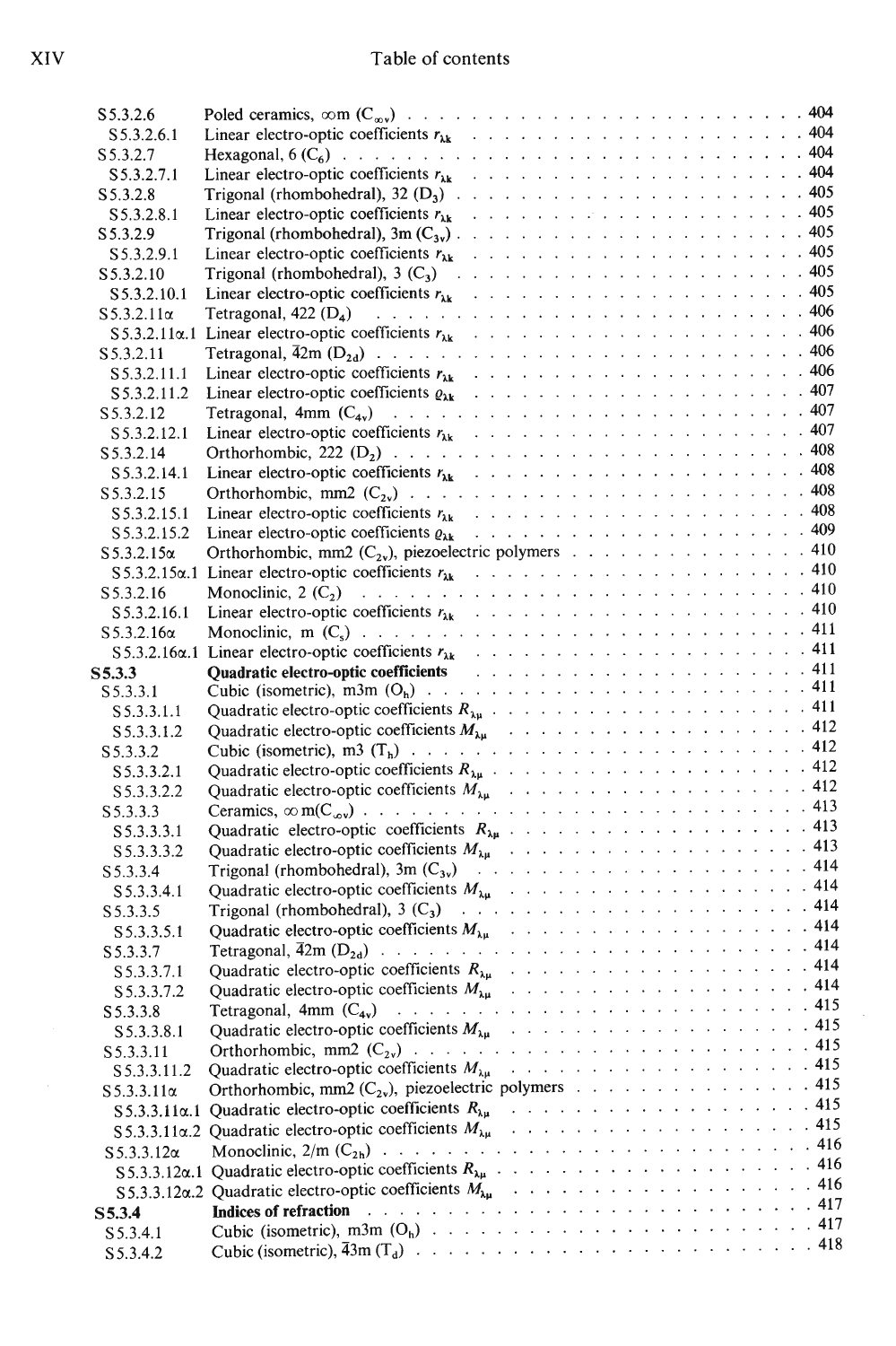## Table of contents

| S 5.3.4.4              |                                                                                                                                                                                                                                |  |
|------------------------|--------------------------------------------------------------------------------------------------------------------------------------------------------------------------------------------------------------------------------|--|
| S 5.3.4.5              |                                                                                                                                                                                                                                |  |
| $S5.3.4.5\alpha$       |                                                                                                                                                                                                                                |  |
| S 5.3.4.6              |                                                                                                                                                                                                                                |  |
| S 5.3.4.7              |                                                                                                                                                                                                                                |  |
| S 5.3.4.8              |                                                                                                                                                                                                                                |  |
| S5.3.4.9               |                                                                                                                                                                                                                                |  |
| S 5.3.4.10             |                                                                                                                                                                                                                                |  |
| S 5.3.4.12             |                                                                                                                                                                                                                                |  |
| S 5.3.4.13             |                                                                                                                                                                                                                                |  |
| S5.3.4.14              |                                                                                                                                                                                                                                |  |
| S 5.3.4.15             |                                                                                                                                                                                                                                |  |
| S 5.3.4.16             |                                                                                                                                                                                                                                |  |
| S 5.3.4.17             |                                                                                                                                                                                                                                |  |
| S 5.3.4.18             |                                                                                                                                                                                                                                |  |
| S5.3.5                 | Temperature coefficients and a substitution of the substitution of the state of the state of the state of the state of the state of the state of the state of the state of the state of the state of the state of the state of |  |
| S5.3.5.1               | Temperature coefficients of the linear electro-optic coefficients $r_{\lambda k}$ 429                                                                                                                                          |  |
| $S$ 5.3.5.1.1 $\alpha$ |                                                                                                                                                                                                                                |  |
| S 5.3.5.2              | Temperature coefficients of indices of refraction 429                                                                                                                                                                          |  |
| S5.3.5.2.1             |                                                                                                                                                                                                                                |  |
| $S5.3.5.2.1\alpha$     |                                                                                                                                                                                                                                |  |
| $S5.3.5.2.1\beta$      |                                                                                                                                                                                                                                |  |
| $S5.3.5.2.1\gamma$     |                                                                                                                                                                                                                                |  |
| S5.3.5.2.2             |                                                                                                                                                                                                                                |  |
| S 5.3.5.2.3            |                                                                                                                                                                                                                                |  |
| $S 5.3.5.2.4\alpha$    |                                                                                                                                                                                                                                |  |
| S5.3.6                 |                                                                                                                                                                                                                                |  |
| S 5.3.6.1              |                                                                                                                                                                                                                                |  |
| S 5.3.6.2              |                                                                                                                                                                                                                                |  |
| S 5.3.6.3              |                                                                                                                                                                                                                                |  |
| S5.3.6.4               |                                                                                                                                                                                                                                |  |
| S5.3.6.5               |                                                                                                                                                                                                                                |  |
| S 5.3.6.6              |                                                                                                                                                                                                                                |  |
| S 5.3.6.7              |                                                                                                                                                                                                                                |  |
| S5.3.6.8               |                                                                                                                                                                                                                                |  |
| S 5.3.6.9              |                                                                                                                                                                                                                                |  |
| S 5.3.6.10             |                                                                                                                                                                                                                                |  |
| S5.3.6.11              |                                                                                                                                                                                                                                |  |
| S5.3.7                 | <b>Figures</b>                                                                                                                                                                                                                 |  |
|                        |                                                                                                                                                                                                                                |  |
| S5.4.1                 | Books and review articles enterstated by the contract of the contract of the state of the state of the state of the state of the state of the state of the state of the state of the state of the state of the state of the st |  |
| S5.4.2                 |                                                                                                                                                                                                                                |  |
|                        |                                                                                                                                                                                                                                |  |

#### S6 Nonlinear dielectric susceptibilities

J. Jerphagnon, S. K. Kurtz, J.-L. Oudar

|  |                    | <b>S6.1 Introduction contained a set of the set of the set of the set of the set of the set of the set of the set of the set of the set of the set of the set of the set of the set of the set of the set of the set of the se</b> |  |  |  |
|--|--------------------|------------------------------------------------------------------------------------------------------------------------------------------------------------------------------------------------------------------------------------|--|--|--|
|  |                    |                                                                                                                                                                                                                                    |  |  |  |
|  |                    |                                                                                                                                                                                                                                    |  |  |  |
|  | S <sub>6.1.3</sub> | Absolute scale entry example and the scale of the contract of the scale of the scale of the scale of the scale of the scale of the scale of the scale of the scale of the scale of the scale of the scale of the scale of the      |  |  |  |
|  | S <sub>6.1.4</sub> | Constitutive relations. Symmetry and rotational invariance considerations 458                                                                                                                                                      |  |  |  |
|  | S6.1.5             | Arrangement and use of the tables response is a response of the tables response in the contract of the tables                                                                                                                      |  |  |  |